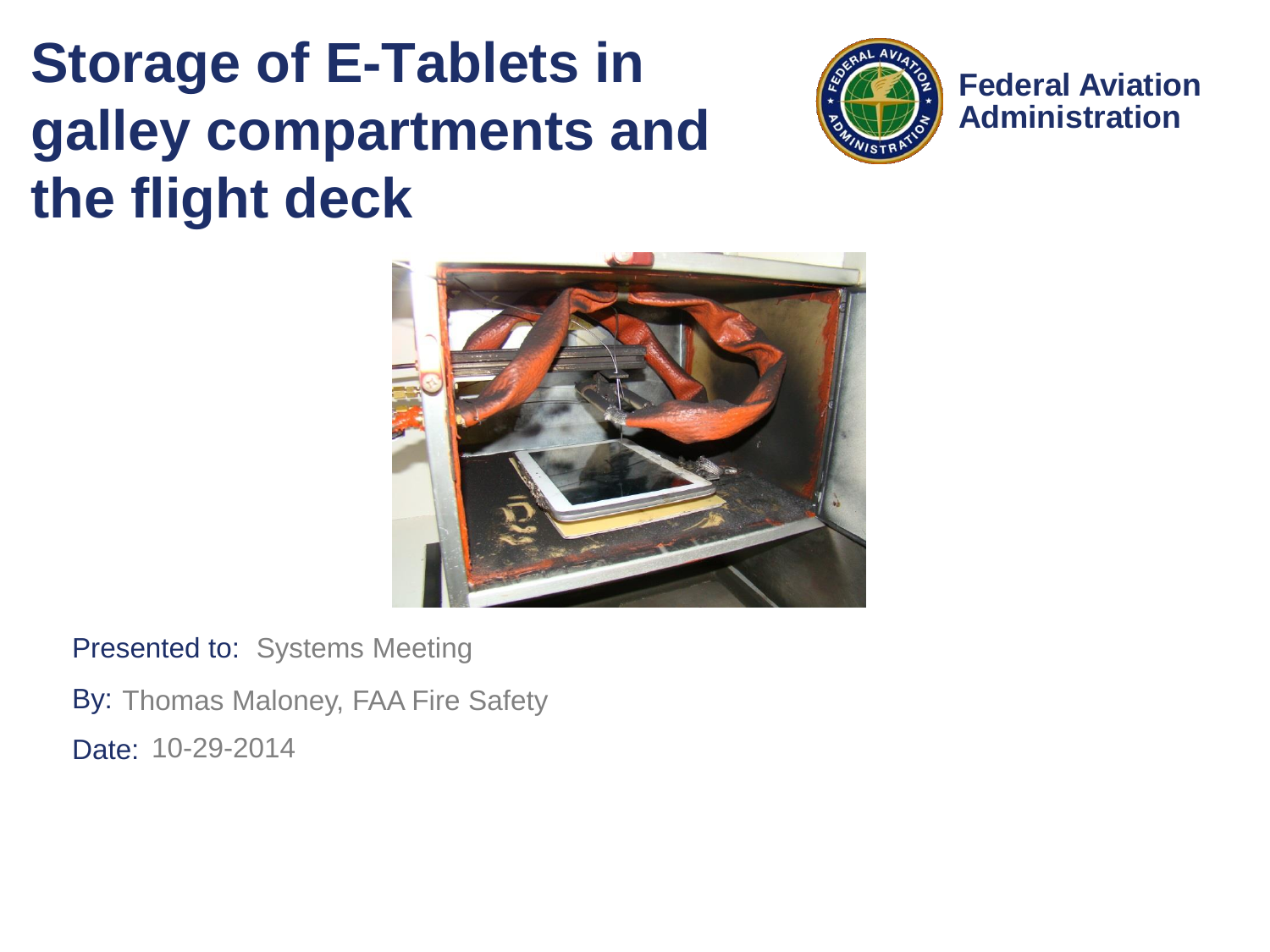# **Background**

- **There is use of E-Tablets as an airline supplied personal entertainment device aboard passenger aircraft.**
	- Tests were previously carried out with CAAS which showed the risk of an e-tablet fire within a galley cart (see presentation 22 from 5/14/2014 systems meeting).
- **E-Tablets are used by flight attendants and pilots.**

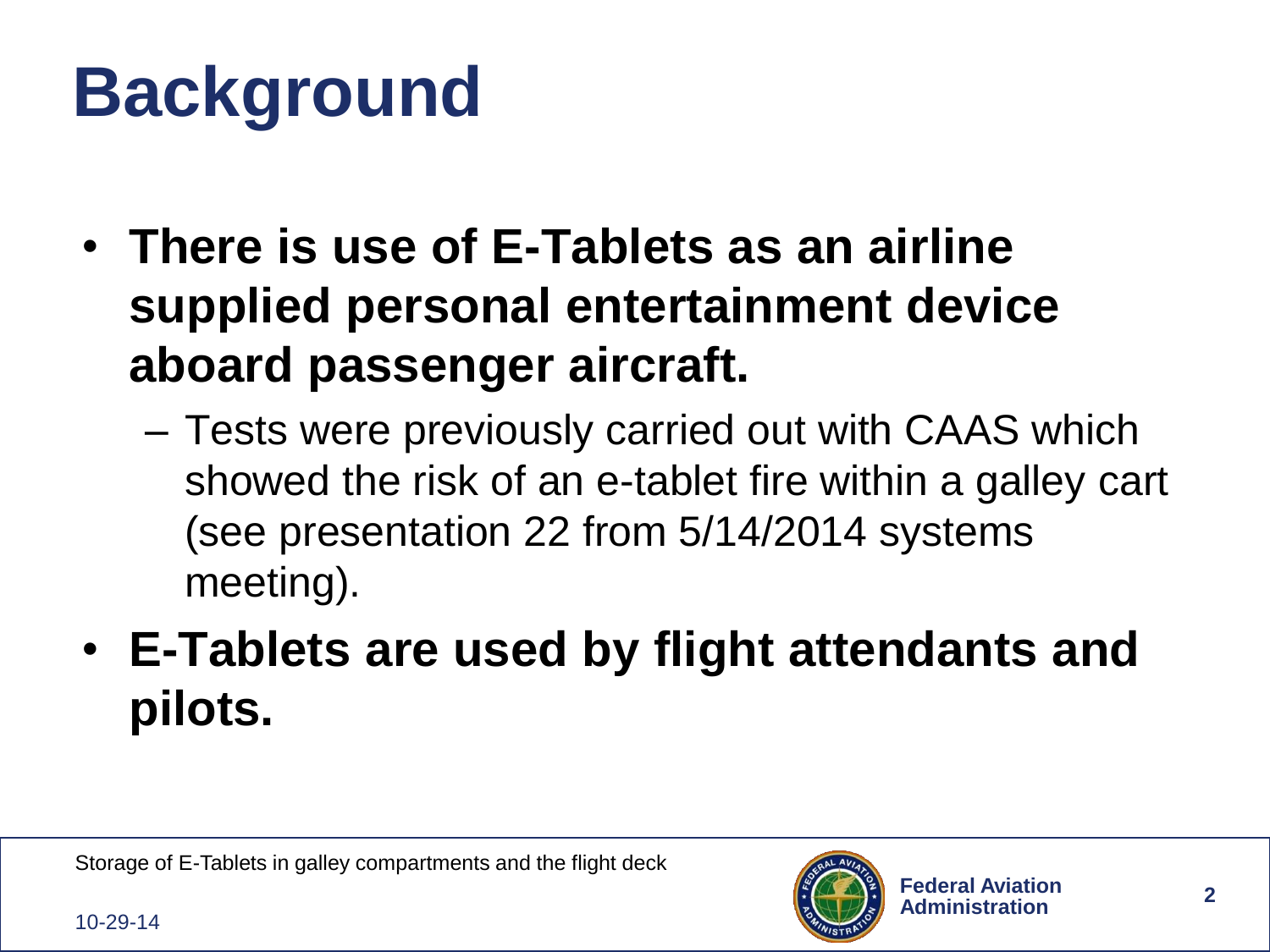## **Recent Tests**

• **Preliminary tests were conducted with CAAS to demonstrate the risk of e-tablet fires in aircraft** *galley compartments* **and the**  *flight deck***.**

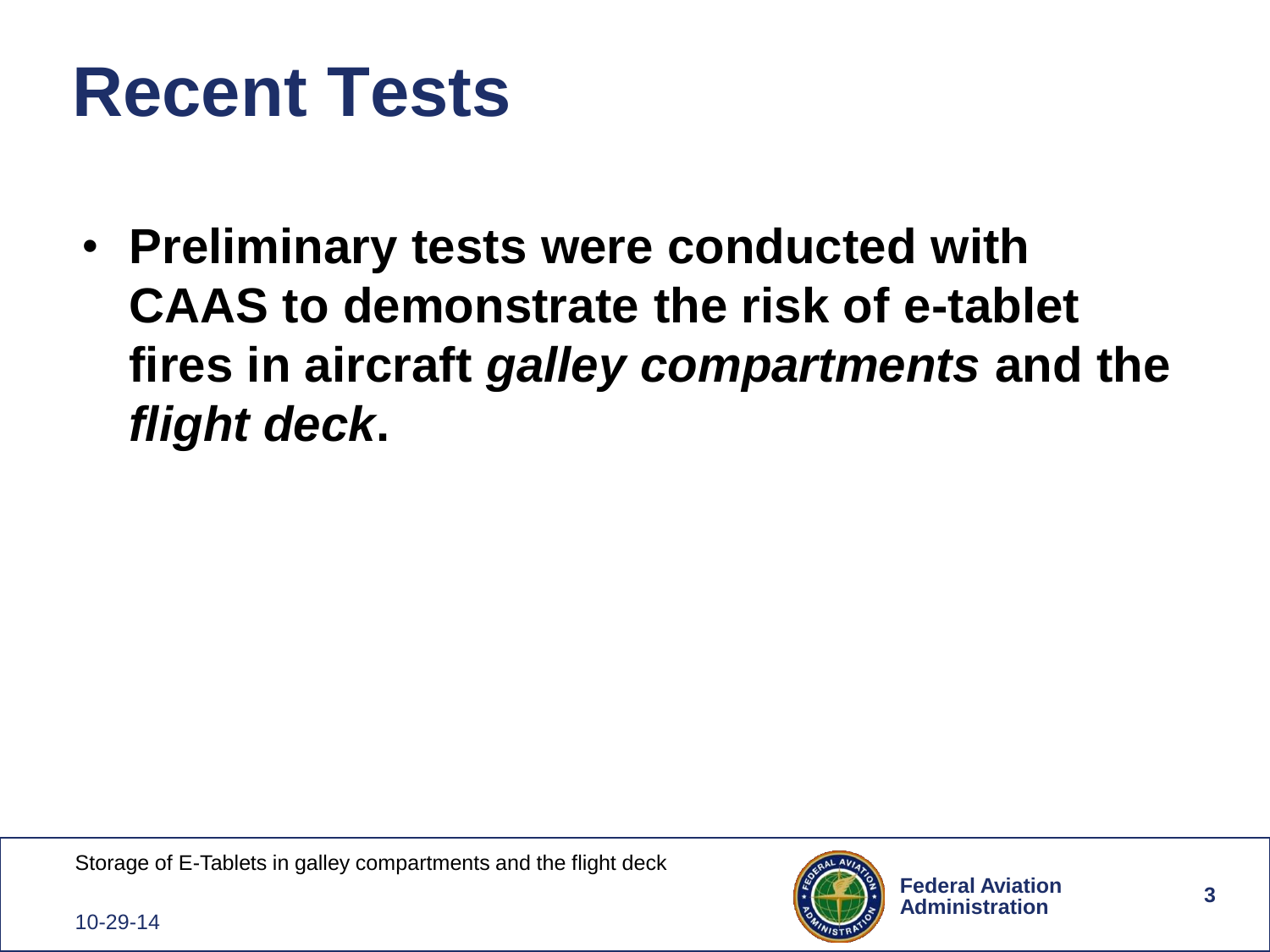# **Future Work**

- **Run further tests in the flight deck with magnesium alloy e-tablets.**
- **Develop methods of handling an e-tablet fire in the flight deck.**